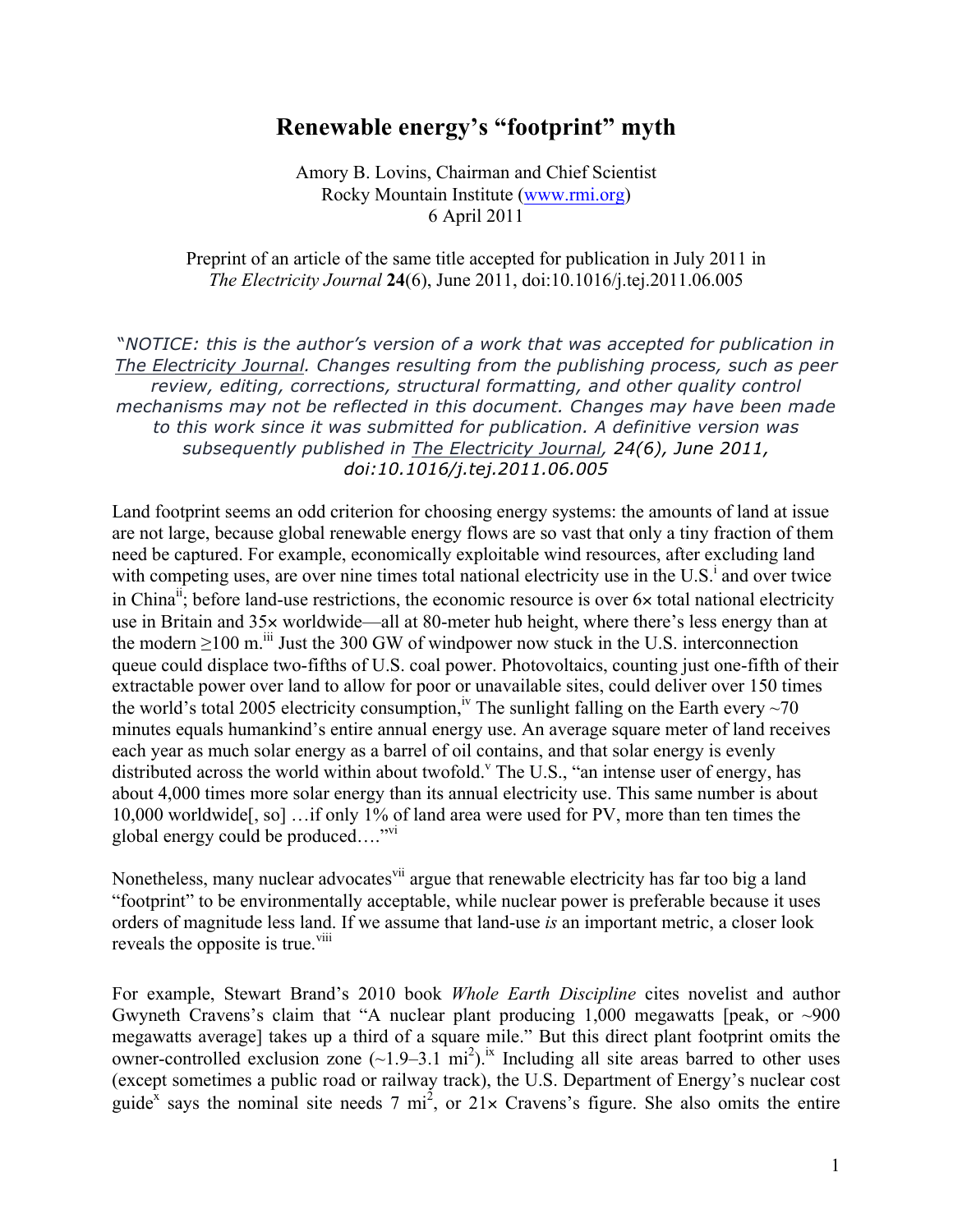nuclear fuel cycle, whose first steps—mining, milling, and tailings disposal—disturb nearly 4  $mi^2$  to produce that 1-GW plant's uranium for 40 years using typical U.S. ores.<sup>xi</sup> Coal-mining to power the enrichment plant commits about another 22 mi<sup>2</sup>-y of land disturbance for coal mining, transport, and combustion,<sup>xii</sup> or an average (assuming full restoration afterwards) of 0.55 mi<sup>2</sup> throughout the reactor's 40-y operating life. Finally, the plant's share of the Yucca Mountain spent-fuel repository (abandoned by DOE but favored by Brand) plus its exclusion zone adds<sup>xiii</sup> another  $3 \text{ mi}^2$ . Though this sum is incomplete,<sup>xiv</sup> clearly Brand's nuclear land-use figures are too low by more than  $40$ -fold<sup>xv</sup>—or, according to an older calculation done by a leading nuclear advocate, by more than  $120$ -fold.<sup>xvi</sup>

This is strongly confirmed by a new, thorough, and authoritative assessment I found after completing the foregoing bottom-up analysis. Scientists at the nuclear-centric Brookhaven National Laboratory and at Columbia University, using Argonne National Laboratory data and a standard lifecycle assessment tool, found<sup>xvii</sup> that U.S. nuclear-system land use totals 119  $m^2/GWh$ , or for our nominal 1-GW plant over 40 y, 14.5  $mi^2$ —virtually identical to my estimate of at least 14.3 mi<sup>2</sup>. Here's their summary of "Land transformation during the nuclear-fuel cycle," Fig. 1:



Of this 119 m<sup>2</sup>/GWh of land-use, Brand counts only 2.7 m<sup>2</sup>/GWh—1/16<sup>th</sup> of the power-plant site—or 2.3%. Not that he's unaware of the concept of a fuel cycle, which he bemoans for coal. His land-use errors for renewables, however, are in the opposite direction. "A wind farm," he says, "would have to cover over 200 square miles to obtain the same result [as the 1-GW nuclear plant], and a solar array over 50 square miles." On p. 86 he quotes Jesse Ausubel's claim<sup>xviii</sup> of 298 and 58 square miles respectively. Yet these windpower figures are  $\sim$ 100–1,000 $\times$  too high, because they include the undisturbed land *between* the turbines—~98–99+% of the site<sup>xix</sup> which is typically used for cultivation, grazing, wildlife, or other uses (even solar collection) and is in no way occupied, transformed, or consumed by windpower. For example, the turbines that make 15% of Iowa's electricity rise amidst farmland, often cropped right up to the base of each tower, though wind royalties are often more profitable than crops. Saying that wind turbines "use" the land between them is like saying that the lampposts in a parking lot have the same area as the parking lot: in fact, ~99% of its area remains available to drive, park, and walk in.

The area actually *used* by 900 average MW of windpower output—unavailable for other uses is only  $\sim$ 0.2–2 mi<sup>2</sup>, not "over 200" or "298."<sup>xx</sup> Further, as noted by Stanford's top renewables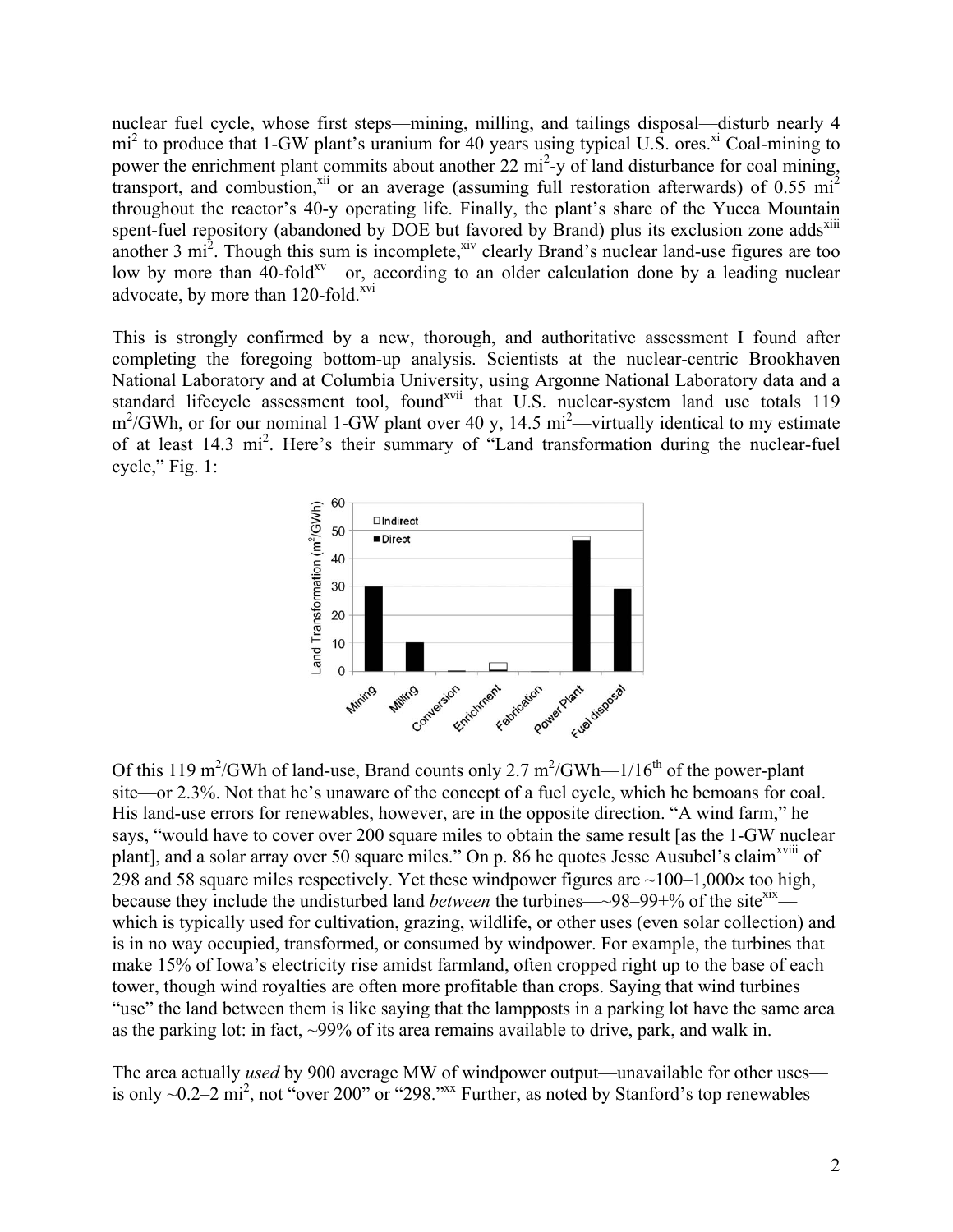expert, Professor Mark Jacobson,<sup>xxi</sup> the key variable is whether there are permanent roads. Most of the infrastructure area, he notes, is *temporary* dirt roads that soon revegetate. Except in rugged or heavily vegetated terrain that needs maintained roads, the long-term footprint for the tower and foundation of a modern 5-MW tubular-tower turbine is *only* ~13–20  $m^2$ . That's just ~0.005 mi<sup>2</sup> of actual windpower footprint to produce 900 average MW:<sup>xxii</sup> not ~50–100× but 22,000– *34,000*<sup>×</sup> smaller than the unused land that such turbines spread across. Depending on site and road details, therefore, Brand overstates windpower's land-use by 2–4 orders of magnitude.

His photovoltaic land-use figures are also at least 3.3–3.9× too high (or ≥4.3× *vs.* an optimized system), apparently due to analytic errors.<sup> $x$ xiii</sup> Moreover, ~90% of today's photovoltaics are mounted not on the ground but on rooftops and over parking lots, using *no* extra land—yet ~90% are also tied to the grid.<sup>xxiv</sup> PVs on the world's urban roofs alone could produce many times the world's electricity consumption.<sup>xxv</sup> The National Renewable Energy Laboratory found that:

In the United States, cities and residences cover about 140 million acres of land. We could supply every kilowatt-hour of our nation's current electricity requirements simply by applying PV to 7% xxviof this area—on roofs, on parking lots, along highway walls, on the sides of buildings, and in other dual-use scenarios. We wouldn't have to appropriate a single acre of new land to make PV our primary energy source!…[I]nstead of our sun's energy falling on shingles, concrete, and under-used land, it would fall on PV—providing us with clean energy while leaving our landscape largely untouched.

and concludes: "Contrary to popular opinion, *a world relying on PV would offer a landscape almost indistinguishable from the landscape we know today."*xxvii This would also bypass the fragile grid, greatly improving reliability and resilience.

Summarizing, then, the square miles of land area used to site and fuel a 1-GW nuclear plant at 90% capacity factor, *vs.* PV and wind systems with the same annual output, are:

| $mi^2/900$ av. MWe   | Brand's claim | Evidence-based literature findings                  |
|----------------------|---------------|-----------------------------------------------------|
| <b>Nuclear</b>       | 0.33          | $\geq$ 14.3 (ABL); 14.5 (BNL)                       |
| Windpower            | $>200$ to 298 | In flat open sites, $\sim 0.2-2$ (max. 5) actually  |
|                      |               | used with permanent roads;                          |
|                      |               | without permanent roads, $\sim 0.005$               |
| <b>Photovoltaics</b> | $>50$ to 58   | $\leq$ 15 with horizontal panels in av. U.S.        |
|                      |               | sites; $\leq$ 13.5 if optimized; 0 if on structures |

Thus *windpower is far* less *land-intensive than nuclear power*; *photovoltaics spread across land are comparable to nuclear if mounted on the ground in average U.S. sites, but much or most of that land (shown in the table) can be shared with lifestock or wildlife, and PVs use no land if mounted on structures, as ~90% now are.* Brand's "footprint" is thus the opposite of what he claims.

These comparisons don't yet count the land needed to produce the materials to build these electricity supply systems—because doing so wouldn't significantly change the results. Modern wind and PV systems are probably no more, and may be less, cement-, steel-, and other basicmaterials-intensive than nuclear systems—consistent both with their economic competitiveness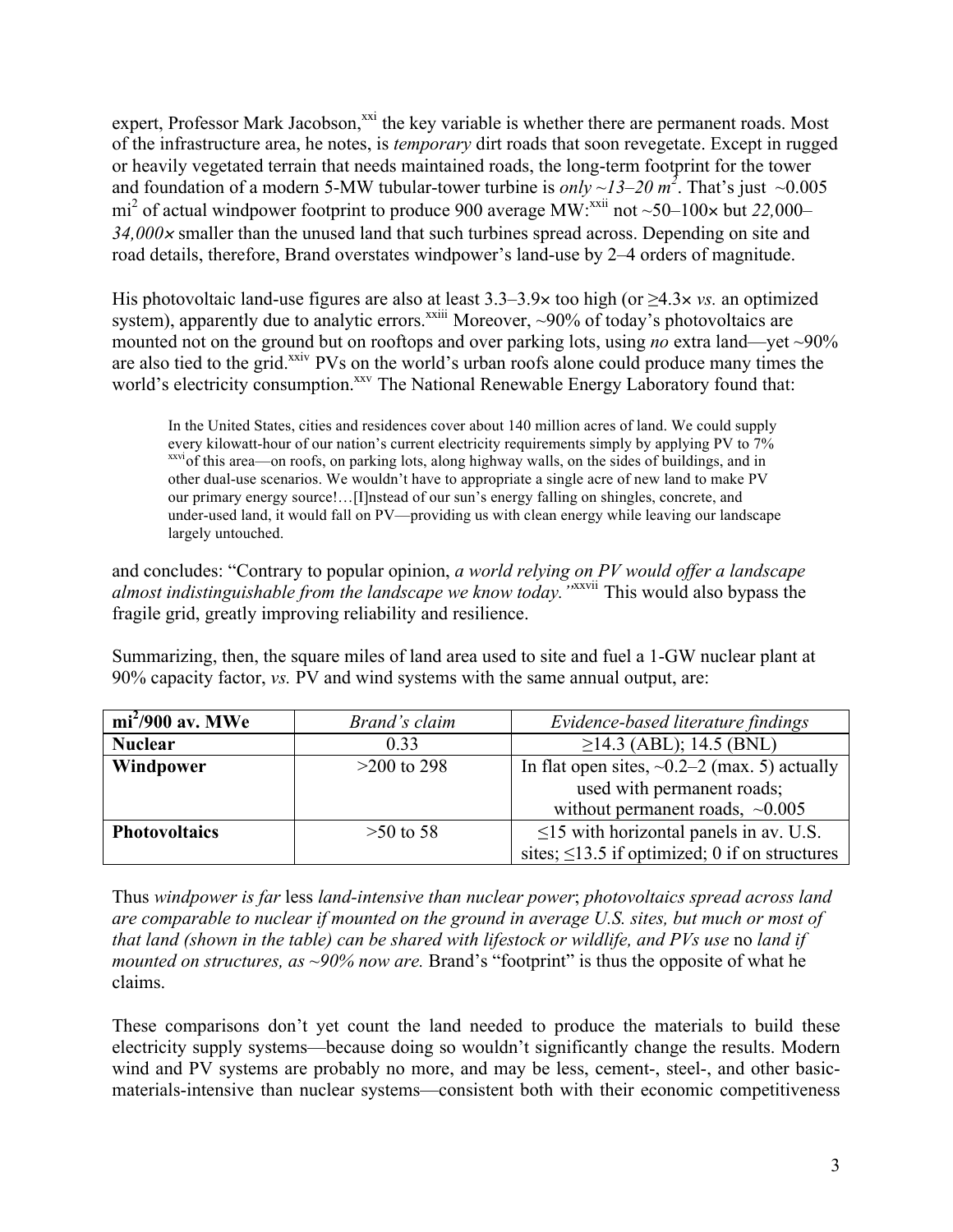and with how quickly their output repays the energy invested to make them. For example, a modern wind turbine, including transmission, has a lifecycle embodied-energy payback of under 7 months;<sup>xxviii</sup> PVs' energy payback ranges from months to a few years (chiefly for their aluminum and glass housings);<sup>xxix</sup> and adding indirect (via materials) to direct land-use increases PV systems' land-use by only a few percent,<sup>xxx</sup> just as it would for nuclear power according to the industry's assessments. Indeed, a gram of silicon in amorphous solar cells, because they're so thin and durable, produces more lifetime electricity than a gram of uranium does in a light-water reactor—so it's not only nuclear materials, as Brand supposes, that yield abundant energy from a small mass. Their risks and side-effects, however, are different. A nuclear bomb can be made from a lemon-sized piece of fissile uranium or plutonium, but not from any amount of silicon. Only for that purpose is energy or power density a meaningful metric. For civilian energy production, it's merely an intriguing artifact. What matters is economics and practicality.

Physicist Amory Lovins, consultant to business and government leaders worldwide and active in the electricity industry for over 30 years, has written 31 books and over 450 papers. He's received the Blue Planet, Volvo, Onassis, Nissan, Shingo, Zayed, and Mitchell Prizes, MacArthur and Ashoka Fellowships, 11 honorary doctorates, and the Heinz, Lindbergh, Right Livelihood, National Design, and World Technology Awards. Formerly an Oxford don and a visiting teacher at nine universities (most recently Stanford's School of Engineering) he's an Hon. AIA and a Swedish engineering academician. In 2009, *Time* named him one of the 100 most influential people in the world, and *Foreign Policy*, one of the 100 top global thinkers. He's currently Chairman and Chief Scientist at Rocky Mountain Institute [\(www.rmi.org\).](http://rmi.org/rmi/) 

10.1126/science/1175706.

<sup>|&</sup>lt;br>i <sup>i</sup> National Renewable Energy Laboratory and AWS Truewind, "Estimates of Windy Land Area and Wind Energy Potential by State for Areas ≥30% Capacity Factor at 80 m," 4 Feb 2010.<br><sup>ii</sup> M.B. McElroy, Xi Lu, C.P. Nielsen, & Yuxuan Wang, "Potential for Wind-Generated Electricity in China,"

*Science* **325**:1378 (11 Sep 2009), [www.sciencemag.org/cgi/content/full/325/5946/1378,](www.sciencemag.org/cgi/content/full/325/5946/1378) doi:

 $\ddot{h}$  C.L. Archer & M.Z. Jacobson, "Evaluation of global windpower,"

[www.stanford.edu/group/efmh/winds/global\\_winds.html.](www.stanford.edu/group/efmh/winds/global_winds.html) Class ≥3 sites (≥6.9 m/s), normally competitive with new coal power at zero carbon price, could yield  $\sim$ 72 TW at 80-m hub height. Contrary to the widespread impression that the best lower-49-states wind areas are only in the Great Plains, the East Coast, and certain West Coast sites, the data show that the Great Lakes wind resource, conveniently near upper Midwest load centers, is also Class 6±1. (It needs marine cables and engineering plus ice protection, but is much closer than Dakotas windpower.) The underlying data are in *J. Geophys. Res.* **110** (2005), D12110, doi:10.1029/2004JD005462,

[www.stanford.edu/group/efmh/winds/2004jd005462.pdf.](www.stanford.edu/group/efmh/winds/2004jd005462.pdf) The global windpower potential will become far larger even just on land if tethered high-altitude wind-turbine R&D projects succeed.

iv M.Z. Jacobson, "Review of solutions to global warming, air pollution, and energy security," *En. & Envtl. Sci.*  2<sup>:148–173 (2009), [www.stanford.edu/group/efmh/jacobson/PDF%20files/ReviewSolGW09.pdf.](www.stanford.edu/group/efmh/jacobson/PDF%20files/ReviewSolGW09.pdf)<br><sup>v</sup> World Energy Council, [www.worldenergy.org/publications/survey\\_of\\_energy\\_resources\\_2007/solar/720.asp.](www.worldenergy.org/publications/survey_of_energy_resources_2007/solar/720.asp)</sup>

Variation within the continental U.S. is smaller: Buffalo gets only one-fourth less and Arizona one-fourth more annual sunlight than Kansas City—less than regional differences in conventional energy prices (ref. xxvii). For detailed U.S. solar resource data, se[e http://rredc.nrel.gov/solar/pubs/redbook/.](http://rredc.nrel.gov/solar/pubs/redbook/)<br><sup>vi</sup> USDOE and Electric Power Research Institute, *Renewable Energy Technology Characterizations*, TR-109496,

<sup>1997</sup>[, www.nrel.gov/docs/gen/fy98/24496.pdf,](www.nrel.gov/docs/gen/fy98/24496.pdf) at p. 4-19. See also M.Z. Jacobson & M.A. Delucchi, "A Path to Sustainable Energy by 2030," *Sci. Amer.*, Nov. 2009; on PVs, V. Fthenakis, J.E. Mason, & K. Sweibel, *En. Pol.*  **37**:387–399 (2009).

vii Including U.S. Senator Lamar Alexander, who predicts that renewables, if unchecked, will "consume" an area bigger than Nebraska: "Energy 'Sprawl' and the Green Economy," *Wall St. J.*, 18 Sep. 2009,

[http://online.wsj.com/article/SB10001424052970203440104574404762971139026.html; "](http://online.wsj.com/article/SB10001424052970203440104574404762971139026.html)The Perils of 'Energy Sprawl," 5 Oct. 2009,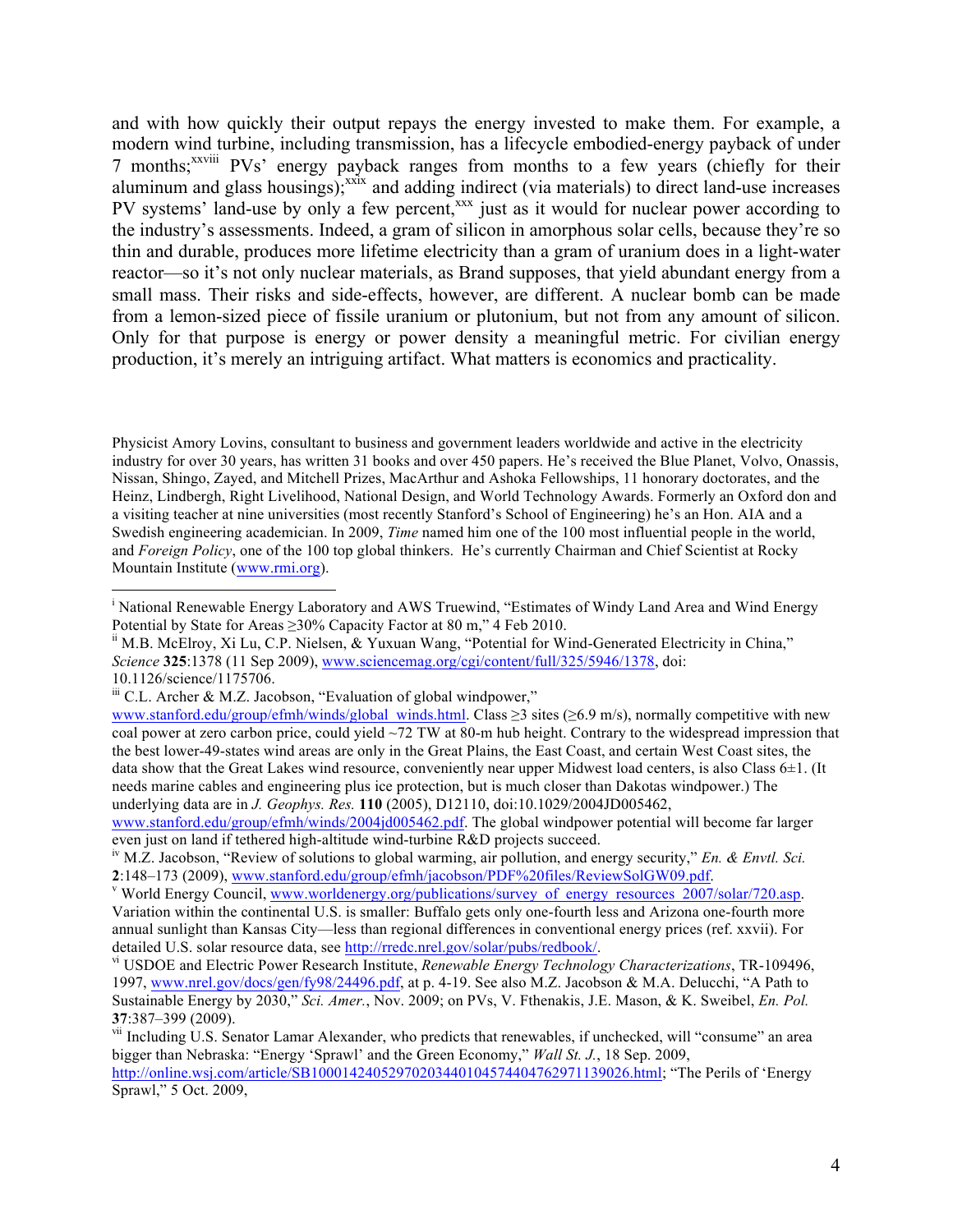## http://alexander.senate.gov/public/index.cfm?FuseAction=Speeches.Detail&Speech\_Id=0a6f9273-5dbc-4c37-99b6-<br>a9940780c51d. a9940780c51d.<br><sup>viii</sup> A cautionary note: land-use analyses assess land transformation (m<sup>2</sup>)—land altered from a reference state—or

land occupation  $(m^2-y)$ —the product of area occupied times duration of occupancy—for various energy outputs or capacities. The results can be hard to interpret if durations are long, effects are partly irreversible, or impacts are incommensurable. For example, the facilities and activities on a nuclear or coal system's land are often more permanent and damaging than windpower or solar installations, which can readily be removed altogether. Most metrics used here are, or are converted to, occupancy (simple land areas) to reduce the risk of unit confusion. <sup>ix</sup> Ref. vi, p. 161. By international norms, the minimum buffer zone is 200 ha or 0.77 mi<sup>2</sup>: GEN IV International Forum, *Cost Estimating Guidelines for Generation IV Nuclear Energy Systems*, Ref. 3.03b, 29 Sep. 2006, [http://nuclear.inl.gov/deliverables/docs/emwgguidelines\\_ref3.03b.pdf.](http://nuclear.inl.gov/deliverables/docs/emwgguidelines_ref3.03b.pdf) We don't count here the ~10-mile radius typical of the Emergency Planning Zone in which public activities are permitted.

<sup>x</sup> J.G. Delene, K.A. Williams, & B.H. Shapiro, "Nuclear Energy Cost Data Base," DOE/NE-0095 (1988), cited in Spitzley & Keoleian, ref. xi. H.C. Kim & V. Fthenakis, both of Brookhaven National Laboratory, give a similar figure of 52 m<sup>2</sup>/GWh or, for our nominal 1-GW plant, 6.3 mi<sup>2</sup>: "The Fuel Cycles of Electricity Generation: A Comparison of Land Use," *Mater. Res. Soc. Symp. Proc. Vol. 1041*, 1041-R05-03 (2008). Their ref. xvii expands this analysis to include the full nuclear fuel cycle.<br> $x^i$  D.V. Spitzley & G.A. Keoleian, "Life Cycle Environmental and Economic Assessment of Willow Biomass

Electricity: A Comparison with Other Renewable and Non-Renewable Sources," Rpt. #CSS04-05R, 2004, Center for Sustainable Systems, University of Michigan (Ann Arbor), cite at p. 57 some 2000 DOE data [\(www.eia.doe.gov/cneaf/nuclear/page/umtra/title1map.html\)](www.eia.doe.gov/cneaf/nuclear/page/umtra/title1map.html) showing that 18 U.S. decommissioned uranium mines and mills disturbed an average of 0.025 ha/tU<sub>3</sub>O<sub>8</sub> for 15 years. However, those 18 operations ran from the 1940s to 1970, and during 1948–70, the average U.S. ore milled contained  $0.453\%$  U<sub>3</sub>O<sub>8</sub> (author's analysis from USEIA, *Uranium Industry Annual 1992*, DOE/EIA-0478(92)[, http://tonto.eia.doe.gov/FTPROOT/nuclear/047892.pdf, p](http://tonto.eia.doe.gov/FTPROOT/nuclear/047892.pdf). 37). Through the mid-1980s, the modern ore grade reflecting most of the U.S. resource base averaged ~0.1%  $U_3O_8$ (G.M. Mudd & M. Diesendorf, "Sustainability of Uranium Mining and Milling: Toward Quantifying Resources and Eco-Efficiency," *Environ. Sci. Technol.* **42**:2624–2630 (2008), Fig. 1). Assuming, probably conservatively, a constant stripping ratio over the decades, the historical land-use of  $\sim 0.025$  ha/tU<sub>3</sub>O<sub>8</sub> should therefore be adjusted to a modern U.S. value  $\sim$ 4.5× higher, or  $\sim$ 0.112 ha/tU<sub>3</sub>O<sub>8</sub>. According to [www.wise-uranium.org/nfcm.html,](www.wise-uranium.org/nfcm.html) a modern EPR-class reactor (4.0% enrichment, 45 GWd/t burnup, 0.9 capacity factor, 0.36 thermal efficiency) uses  $\sim$ 219  $tU_3O_8$ /y on standard assumptions, or 8,769 t $U_3O_8/40$  y—hence a lifetime total of 986 ha, or 3.8 mi<sup>2</sup>, for the nominal 1-GW plant. (That figure would be comparable at Australian ore grades; higher at South African; and lower for Canadian, especially for two extraordinarily high-grade but short-lived deposits: see E.A. Schneider & W.C. Sailor, "Long-Term Uranium Supply Estimates," *Nucl. Technol.* **162**:379–387 (2008).) Ref. xvii is in excellent agreement at 3.66 mi<sup>2</sup>. As a cross-check of reasonableness, at a nominal 0.1% ore grade and 91.5% recovery, the modern 1-GW nuclear plant's uranium consumption over 40 y will produce roughly 8.94 million short tons of mill tailings. The tailings piles at 26 uranium mills reported at p. 7 of EIA's 1992 *Uranium Industry Annual* averaged 46,327 ston tailings per acre (24 ft thick), committing 193 acres or 0.30 mi<sup>2</sup> for the 1-GW plant's tailings; at the modern 0.1% ore grade this would be  $\sim$ 1.35 mi<sup>2</sup>. Adding the mine area and waste rock disposal (a typical stripping ratio is  $\sim$ 5, and it swells when removed, so it can't all go back in the excavated area) obtains reasonable agreement.

 $x$ <sup>xii</sup> The traditional U.S. method of enrichment (coal-fired gas diffusion, 0.3% tails assay) would use during the 1-GW plant's 40-year life ~10 TWh to power separative work of ~4.3 million SWU. According to Spitzley & Keoleian, average U.S. pulverized-coal-fired electricity averages a land commitment of 580 ha-y/TWh, so we must add another  $\sim$  5,800 ha-y or 22 mi<sup>2</sup>-y to power the enrichment—less with centrifugal enrichment or with less landintensive electricity sources. Such a reduced modern estimate, from ref. xvii, is presented below.<br><sup>xiii</sup> The Yucca Mountain high-level waste repository, according to D. Bodansky's data cited by Spitzley & Keoleian

(ref. xi), commits 6.2 km<sup>2</sup>  $\times$  (40 y  $\times$  23 t spent fuel/y / 70,000 t facility capacity); but those authors failed to notice that this counts only the facility's direct footprint. Dr. Bodansky omitted its permanently withdrawn, DOE-controlled exclusion zone of ~600 km<sup>2</sup> (232 mi<sup>2</sup>, 150,000 acres; see Final EIS, pp. 4-5 and 2-79), thus understating its land-use by 97 $\times$  as ~0.08 rather than the correct ~7.7 km<sup>2</sup> for the nominal 1-GW plant. (That plant's lifetime spentfuel output of ~920 t represents 1.3% or 1.5% of Yucca Mountain's 63,000 tHM or ~21 PWh of authorized capacity.) Kim & Fthenakis (ref. x) derive 29 m<sup>2</sup>/GWh, or 3.5 mi<sup>2</sup> for our nominal 1-GW plant.

 $x^{\text{inv}}$  I have not found reliable data, other than old DOE data in Fig. 1, on the minor land-uses for uranium conversion, enrichment, or fuel fabrication facilities including exclusion zones, nor for any land commitment for cooling water.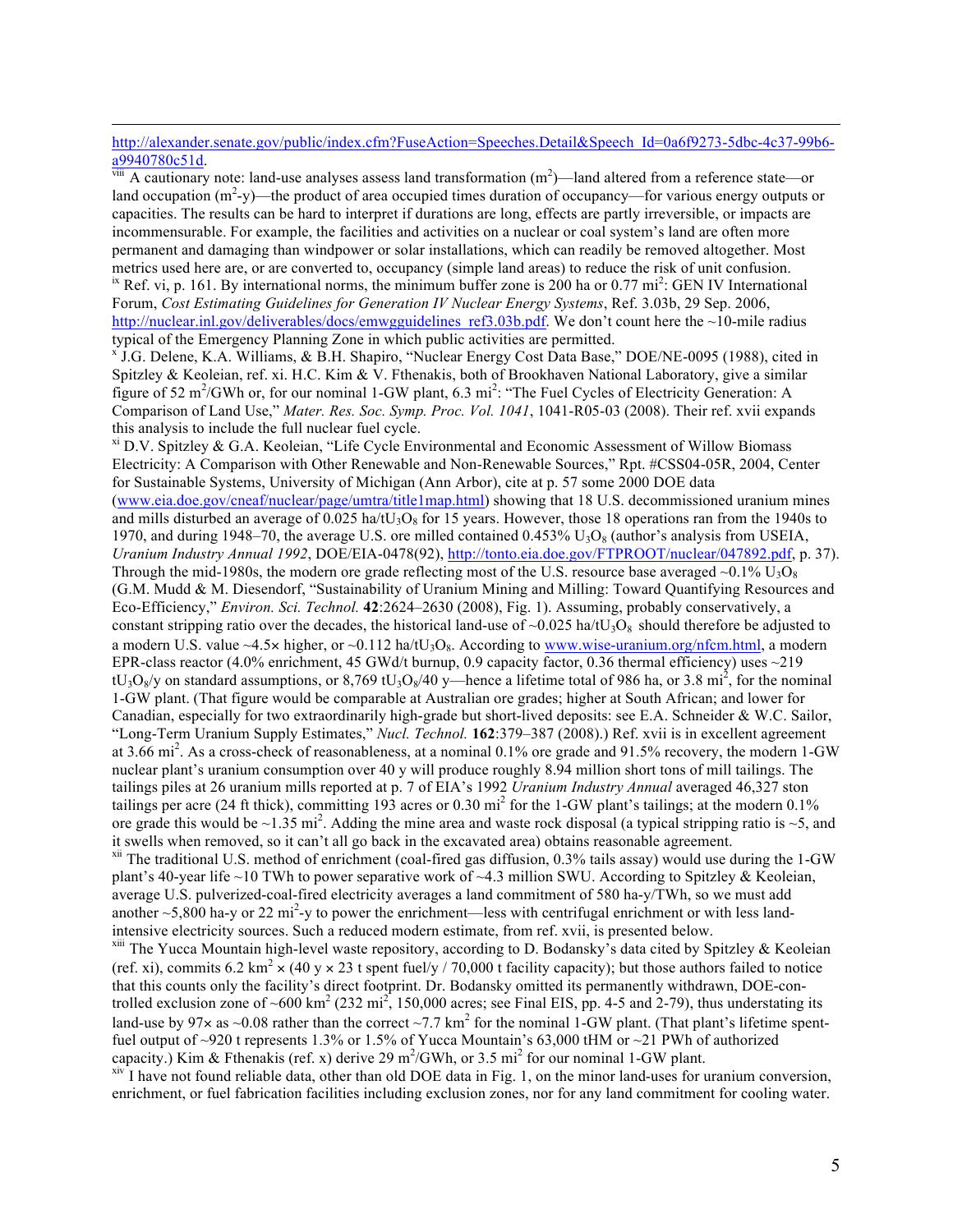<sup>xv</sup> That is,  $(7 + 3.8 + 0.55 + 3) / 0.33 = 14.35$ , which is  $43 \times$  Cravens's 0.33. As a cross-check, using slightly different global-average nuclear data, Jacobson (ref. iv) uses the Spitzley & Keoleian data to calculate a land commitment of  $\approx$ 20.5 km<sup>2</sup>/847 MW reactor at 85.9% capacity factor, or 25.4 km<sup>2</sup> using our assumptions here but excluding enrichment fuel and the Yucca Mountain exclusion zone. That's 9.8 mi<sup>2</sup> (29 $\times$  Cravens's number), or, adjusted to 0.1%U ore, 16.1 mi<sup>2</sup> or 48× Cravens's claim. Another paper using the Spitzley & Keoleian data (R.I. McDonald *et al.*, "Energy Sprawl or Energy Efficiency: Climate Policy Impacts on Natural Habitat for the United States of America," PLoSONE, 2009, [www.plosone.org/article/info:doi/10.1371/journal.pone.0006802#pone.0006802-](www.plosone.org/article/info:doi/10.1371/journal.pone.0006802#pone.0006802-Spitzley2) [Spitzley2, c](www.plosone.org/article/info:doi/10.1371/journal.pone.0006802#pone.0006802-Spitzley2)ited in ref. vii), expresses its nuclear land-use as  $1.9-2.8 \text{ km}^2/\text{TWh/y}$ , or 5.8–8.5 mi<sup>2</sup> for our nominal 1-GW plant, but shows no derivation, and I have not been able to reproduce its results from its stated sources. xvi W. Häfele *et al.*, *Energy in a Finite World*, International Institute for Applied Systems Analysis (Laxenburg), 1977, & Ballinger (Cambridge MA), 1981, Vol. 1, p. 286, found that the total area disturbed by the LWR system is ~0.7 mi<sup>2</sup> for fixed facilities, plus ~0.5 mi<sup>2</sup>/y for the fuel cycle using 0.203%U ore, which would be ~1 mi<sup>2</sup>/y at the modern U.S. norm of 0.1%U ore. (I've adjusted the IIASA figures for the 14% lower uranium use per TWh in today's EPRs and for 90% nuclear capacity factor.) This implies ~41 mi<sup>2</sup> for the 1-GW nuclear plant over its 40-y lifetime, which is 2.9 times my conservative estimate or 123× Cravens's claim.

xvii V. Fthenakis & H.C. Kim, *Renewable and Sustainable Energy Reviews* **13**:1465–1474 (2009), Fig. 1, assuming 50% underground and 50% openpit mining, 70% centrifuge and 30% gas-diffusion enrichment, and apparently counting all terms except disposal sites for low- and medium-level wastes, which neither they nor I can quantify from available data. Erroneously in my view, though, they count windpower area spread across, not occupied. xviii Ausubel's charming essay "Renewable and nuclear heresies," *Intl. J. Nuclear Governance, Economy & Ecology*  **1**(3):229 (2007), claims energy sources that use material amounts of land are not green because some Greens think human land-use shouldn't increase. Its untransparent but clearly flawed analysis has been heavily criticized privately and publicly, e.g. www.newscientist.com/blog/environment/2007/07/just-how-much-land-does-solar-power.ht xix According to the European Wind Energy Association's 2009 treatise The Economics of Wind Energy, 2009 (www.ewea.org), p. 48. The American Wind Energy Association at

[www.awea.org/faq/wwt\\_environment.html#How%20much%20land%20is%20needed%20for%20a%20utility](www.awea.org/faq/wwt_environment.html#How%20much%20land%20is%20needed%20for%20a%20utility-scale%20wind%20plant)[scale%20wind%20plant](www.awea.org/faq/wwt_environment.html#How%20much%20land%20is%20needed%20for%20a%20utility-scale%20wind%20plant) gives the older and more conservative figure "5% or less", and notes that the land the turbines spread across can decrease by up to  $30 \times$  on a hilly ridgeline (from 60 to 2 nominal acres/peak MW), though some such sites may require maintained roads, taking back some of the turbine-spread land savings. In a 23 Sep. 2009 online *Wall Street Journal* letter, AWEA gives a 2–5% range and states that "for America to generate 20% of its electricity from wind, the amount of land actually used is about half the size of Anchorage, Alaska, or less than half the amount currently used for coal mining today." DOE / EPRI's 1997 data (ref. vi), reflecting early California practice before turbine layout was well understood, mentions 5–10%. J.G. McGowen & S.R. Connors' thorough "Windpower: A Turn of the Century Review," *Ann. Rev. En. Envt.* **25**:147–197 (2000), at p. 166, give 3–5% for U.S. windfarms in the 1990s, but find 1% typical of U.K. and 1–3% of continental European practice, with "farm land…cultivated up to the base of the tower, and when access is needed for heavy equipment, temporary roads are placed over tilled soil." I consider 1–2% typical of modern practice where land is valued enough to use attentively. <sup>xx</sup> Wind turbines on flat ground are typically spaced 5–10 diameters apart (*e.g.*, in an array designed at  $4 \times 7$ diameters) so they don't unduly disturb each other's windflow. (Spacing over water or on ridges is often much closer.) A typical modern wind turbine with its infrastructure has a nominal footprint of  $\sim$ 1/4 to 1/2 acre for roads, installation, and transformers (NREL, *Power Technologies Energy Data Book*, Wind Farm Area Calculator, [www.nrel.gov/analysis/power\\_databook/calc\\_wind.php\)](www.nrel.gov/analysis/power_databook/calc_wind.php) and has a peak capacity  $\sim$  2–5 megawatts, hence an average capacity  $\sim$ 0.6–2 megawatts. That's 0.2–2 mi<sup>2</sup> of actual equipment and infrastructure footprint to match a 1-GW nuclear plant's annual output. As a more rigorous cross-check, a nominal 1.5-MW, 77-m-diameter, 80-m-hub-height turbine in a Class  $\geq$ 3 wind site would nominally be sited 6 turbines per km<sup>2</sup> (ref. iv, p. 17), so 667 of them would match the peak output and (at 35% wind *vs.* 90% nuclear capacity factor) 1,715 would match the annual output of a 1-GW nuclear plant. Including roads, 1,715 turbines would physically occupy a nominal 1–2% (EWEA, ref. xix) of the area they spread across, which is  $1,715/6 = 286 \text{ km}^2$  or  $110 \text{ mi}^2$ . That  $1-2\%$  occupied area is thus 2.9–5.7 km<sup>2</sup> or 1–2 mi<sup>2</sup>. Even in probably the highest official land-use estimate, which generously assumes about a thousand times the minimal physical footprint, the Bush Administration's *20% Wind Energy by 2030*, at pp. 110–111, found that 305 GW of U.S. windpower could disturb ~1,000–2,500 km<sup>2</sup> of land, or 1.3–3.2 mi<sup>2</sup>/installed GW, or at 35% capacity factor, 3.3–8.1 mi<sup>2</sup>/1-GW-reactor-equivalent—still 37–90 times lower than Ausubel's claim of 298 mi<sup>2</sup>.<br><sup>xxi</sup> Ref. iv.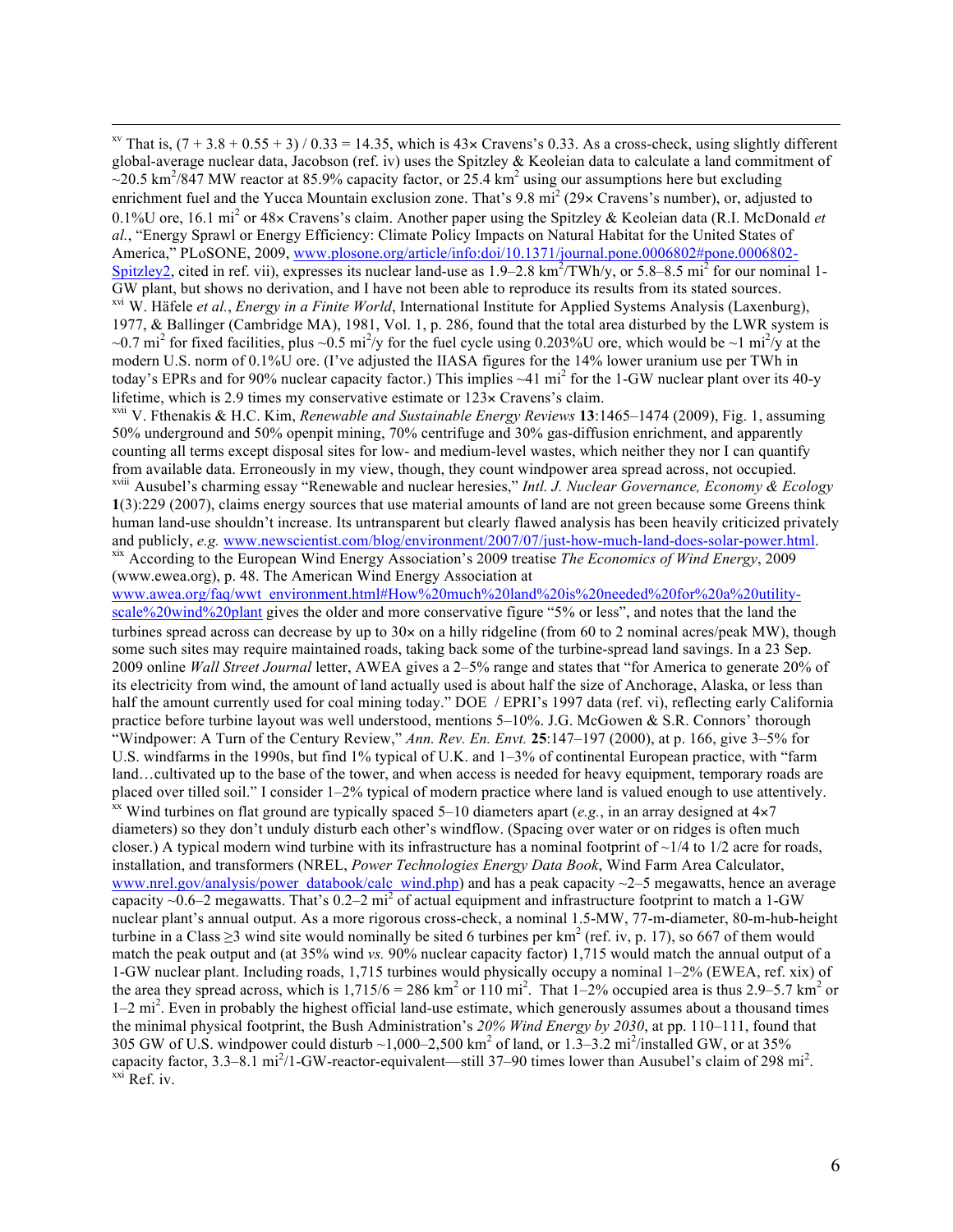<sup>xxii</sup> With each 5-MW turbine at 35% capacity factor producing 1.75 average MW, 514 turbines would produce 900 average MW to match the 1-GW nuclear plant. Each turbine has a direct footprint (foundation and tower) of  $\sim$ 20 m<sup>2</sup>, so 514 turbines directly occupy  $\sim$  20 x 514 = 10,280 m<sup>2</sup> or  $\sim$  0.004 mi<sup>2</sup>. We round up to 0.005 to allow for transformers; the cables are always underground. This footprint is normal for flat open sites not needing permanent roads.  $x^2$ <sup>xxiii</sup> In an *average* U.S. site, PVs spreading across 15 mi<sup>2</sup>, but not actually using much or most of it, would produce the same annual grid electricity as a 1-GW nuclear plant from flat horizontal solar cells like the 19.3%-efficient Model 315 in SunPower's current catalog (that firm's prototypes in May 2008 also achieved 23.4%, heading for market ~2011–12). The math is simple. The U.S. receives annual-average, 24/7/365 sunlight of 1,800 kWh/m<sup>2</sup>y (one-fifth of full equatorial sea-level noon irradiance), so a 19.3%-efficient module captures an average of 347 kWh/m<sup>2</sup>y or 40 average WDC/m<sup>2</sup>. AC output is nominally ~23% lower due to practical losses (dirt, fill fraction, wiring and conversion losses, mismatch, system availability, heat:

[http://rredc.nrel.gov/solar/codes\\_algs/PVWATTS/system.html\),](http://rredc.nrel.gov/solar/codes_algs/PVWATTS/system.html) yielding 31 average WAC/m<sup>2</sup>. Now derate generously by another 25%, to  $23.1$  average WAC/m<sup>2</sup>, to allow ample access space for maintenance (possibly shared with other uses). Thus horizontal flat PVs spread across  $3/4$  of  $900,000,000/23.1 = 39$  million m<sup>2</sup> or 15 mi<sup>2</sup> will produce 900 average MWAC in an average U.S. site. Tracking collectors could reduce the module area by  $\sim$ 25– 36%, or southwestern Nevada siting by  $\sim$ 22%, or both; simply tilting up the panels at the local latitude saves  $\sim$ 16%, but some space is still needed between the panels for access, so for simplicity and conservatism I've used the horizontal model in this illustration. NREL (ref. xxvii) found that the most efficient packing of tilted 15%-efficient PV modules can spread across 10 km<sup>2</sup>/GW<sub>p</sub>, or 17.4 mi<sup>2</sup> to match the annual output of our nominal 1-GW nuclear plant; at our 19.3% efficiency that would be 13.5 mi<sup>2</sup>. In excellent agreement, CTO Tom Dinwoodie (personal communication, 2 Oct. 2009) confirms that in a typical U.S. site, SunPower's land-efficient one-axis/backtracking T0 tracker typically yields 0.3 capacity factor at 0.4 ground cover ratio (the ratio of panel area to total land area), so a nuclear-matching PV farm at 20% module efficiency and 80% DC/AC efficiency would spread across 17.8 mi<sup>2</sup> (or 5.9 if it matched the nuclear plant in capacity rather than in energy). Also consistent with these figures, J.A. Turner (NREL), *Science* **285**:687–689 (30 July 1999), showed that 10%-efficient PVs occupying half of a 100×100-mile square in Nevada could produce all 1997 annual U.S. electricity. But the phrase "occupying half of" is conservative: PVs normally get mounted not *on* the ground but well *above* it, leaving the space between ground mounts available for other uses such as grazing. (The moving shade can reportedly benefit both grass and sheep.) Mounting poles punched into the ground can make actual land-use a very small fraction of the total site areas calculated here, and livestock graze right up to the poles. Two-axis trackers, though typically less cost-effective than one-axis, have an even smaller footprint because they're PVs-on-a-pole, analogous to wind turbines. For comparison, concentrating solar thermal power systems spread across roughly one-third more area than PVs for the same annual (but firm) output, and require cooling, though this can use dry towers. Other revealing land-use comparisons are at www.sourcewatch.org/index.php?title=Concentrating solar power land use.

XXIV Ref. iv, which conservatively projects that 30% of long-term PV capacity will be roof-mounted.<br>XXV According to Lawrence Berkeley National Lab's world-class roof expert Dr. Hashem Akbari

[\(www.climatechange.ca.gov/events/2008\\_conference/presentations/2008-09-09/Hashem\\_Akbari.pdf\),](www.climatechange.ca.gov/events/2008_conference/presentations/2008-09-09/Hashem_Akbari.pdf) the world's dense cities occupy 1% of the earth's land area, or  $\sim$ 1.5 trillion m<sup>2</sup>. About one-fourth of that, or 0.38 million km<sup>2</sup>, is roofs. So ignoring all parking structures, and all smaller cities' or non-urban roofs, and assuming that just one-fourth of the big-city roof area has suitable orientation, pitch, shading, and freedom from obstructions, PVs just on the world's urban roofs could produce ~106 PWh/y, or 5.8× global 2005 electricity use. (This assumes the same 75% module derating factor as before, and global-average horizontal surface irradiance of  $170 \text{ W/m}^2$  (WEC, ref. v, but most big cities are at relatively low latitudes with more sun.) Large land areas now occupied by old landfills and Superfund sites, or overwater, could also be covered with PVs without displacing any useful activity.

 $\frac{x}{x}$  This old figure assumes 10% module efficiency. With the best 2011 modules in or entering production, the 7% figure would drop to roughly 3%.

xxvii NREL, "PV FAQs: How much land will PV need to supply our electricity?," DOE/GO-102004-1835 (2004), [www.nrel.gov/docs/fy04osti/35097.pdf,](www.nrel.gov/docs/fy04osti/35097.pdf) italics in original.

xxviii Vestas, "Life cycle assessment of offshore and onshore sited wind power plants based on Vestas V90-3.0 MW turbines," Vestas Wind Systems A/S, 2006,

[www.vestas.com/Files/Filer/EN/Sustainability/LCA/LCAV90\\_juni\\_2006.pdf,](www.vestas.com/Files/Filer/EN/Sustainability/LCA/LCAV90_juni_2006.pdf) assuming 105-m hub height onshore. [See also www.vestas.com/en/about-vestas/principles/sustainability/wind-turbines-and-the-environment/life-cycle](www.vestas.com/en/about-vestas/principles/sustainability/wind-turbines-and-the-environment/life-cycle-assessment-(lca).aspx)assessment-(lca).aspx.<br><sup>xxix</sup> See *e.g.*, Ref. xvii's citations 27, 34, and 35.